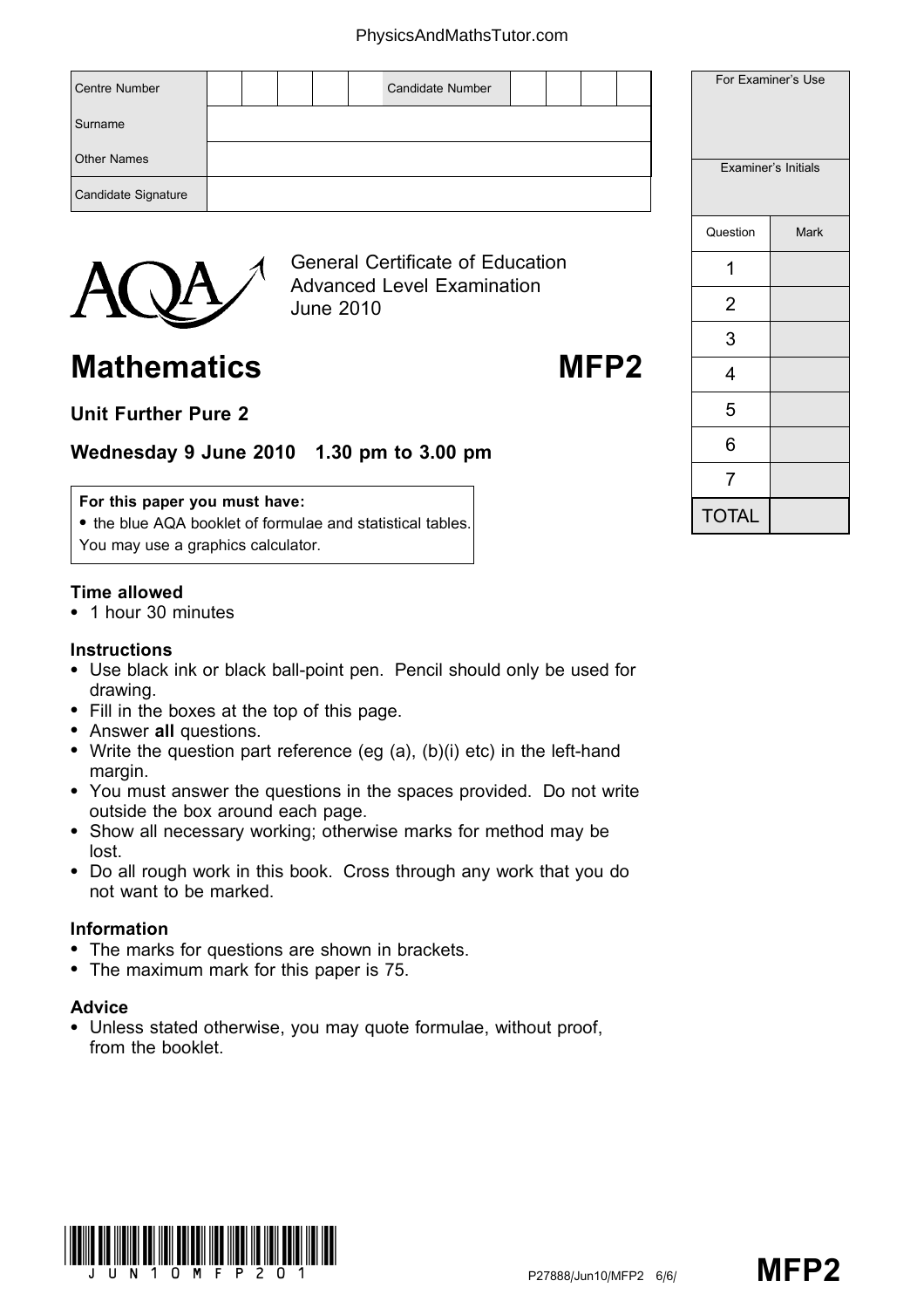$\overline{2}$ 



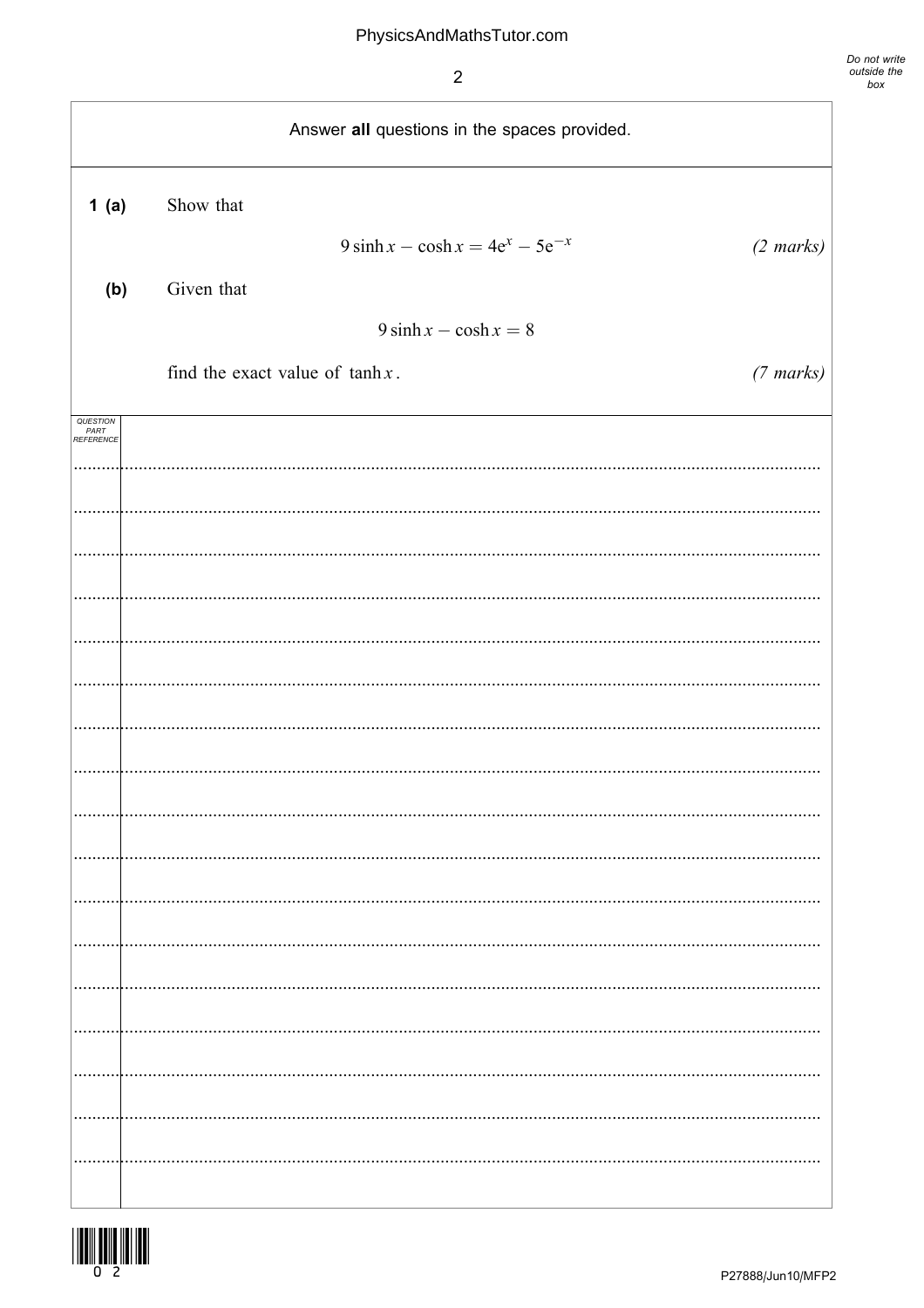$\overline{4}$ 

Do not write<br>outside the<br>box

| 2(a)                                 | Express $\frac{1}{r(r+2)}$ in partial fractions. | $(3 \text{ marks})$ |
|--------------------------------------|--------------------------------------------------|---------------------|
| (b)                                  | Use the method of differences to find            |                     |
|                                      | $\sum_{r=1}^{48} \frac{1}{r(r+2)}$               |                     |
|                                      | giving your answer as a rational number.         | $(5 \text{ marks})$ |
| QUESTION<br>PART<br><b>REFERENCE</b> |                                                  |                     |
|                                      |                                                  |                     |
|                                      |                                                  |                     |
|                                      |                                                  |                     |
|                                      |                                                  |                     |
|                                      |                                                  |                     |
|                                      |                                                  |                     |
|                                      |                                                  |                     |
|                                      |                                                  |                     |
|                                      |                                                  |                     |
|                                      |                                                  |                     |
|                                      |                                                  |                     |
|                                      |                                                  |                     |
|                                      |                                                  |                     |
|                                      |                                                  |                     |
|                                      |                                                  |                     |
|                                      |                                                  |                     |
|                                      |                                                  |                     |
|                                      |                                                  |                     |
|                                      |                                                  |                     |
|                                      |                                                  |                     |

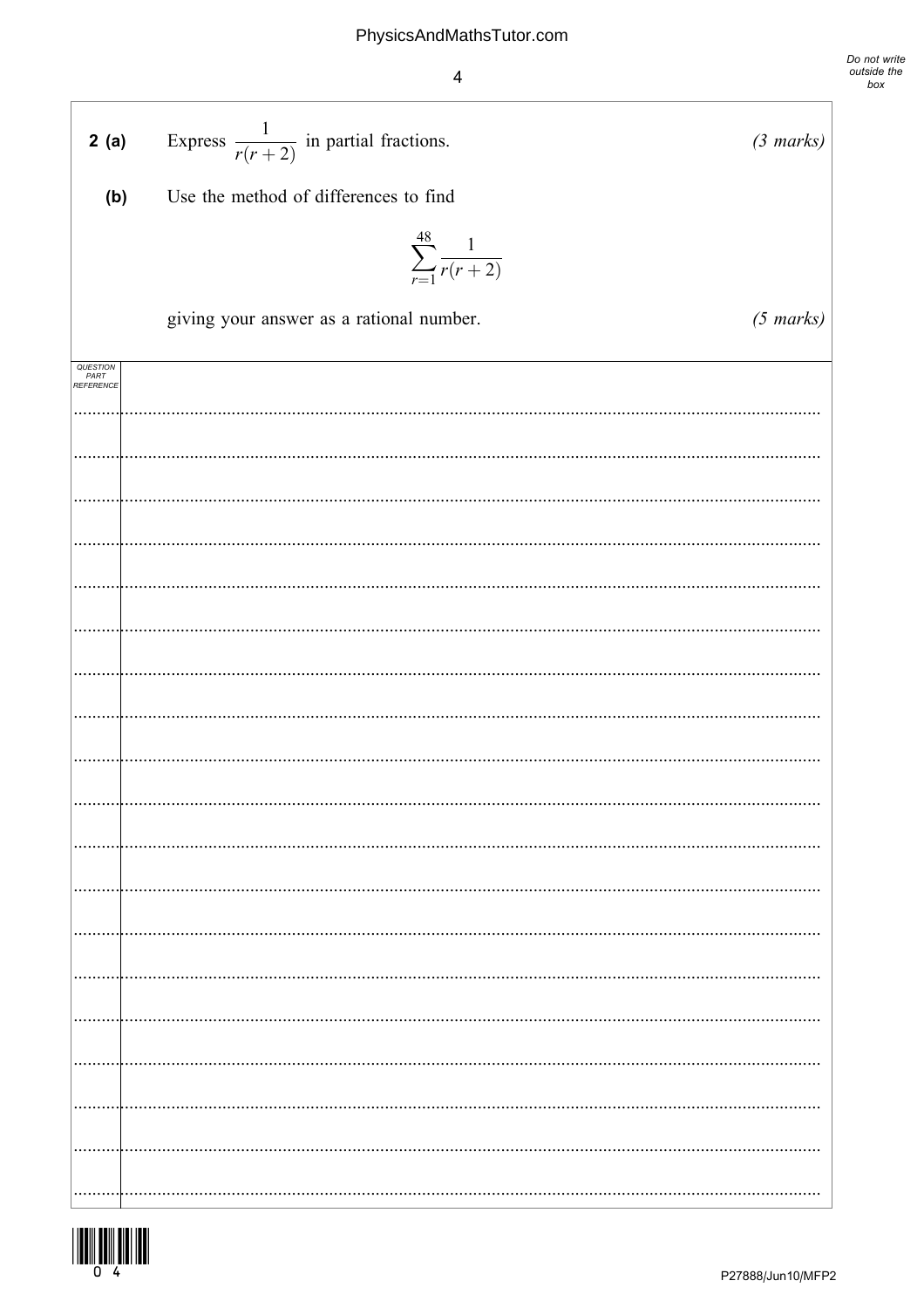$\,6$ 

| 3                 |                                   | Two loci, $L_1$ and $L_2$ , in an Argand diagram are given by                  |                     |
|-------------------|-----------------------------------|--------------------------------------------------------------------------------|---------------------|
|                   |                                   | $L_1:  z+1+3i  =  z-5-7i $                                                     |                     |
|                   |                                   | $L_2: \arg z = \frac{\pi}{4}$                                                  |                     |
| (a)               | intersection of $L_1$ and $L_2$ . | Verify that the point represented by the complex number $2 + 2i$ is a point of | $(2 \text{ marks})$ |
| (b)               |                                   | Sketch $L_1$ and $L_2$ on one Argand diagram.                                  | $(5 \text{ marks})$ |
| (c)               |                                   | Shade on your Argand diagram the region satisfying                             |                     |
|                   | both                              | $ z+1+3i  \leq  z-5-7i $                                                       |                     |
|                   | and                               | $rac{\pi}{4} \leqslant \arg z \leqslant \frac{\pi}{2}$                         | $(2 \text{ marks})$ |
| PART<br>REFERENCE |                                   |                                                                                |                     |
|                   |                                   |                                                                                |                     |
|                   |                                   |                                                                                |                     |
|                   |                                   |                                                                                |                     |
|                   |                                   |                                                                                |                     |
|                   |                                   |                                                                                |                     |
|                   |                                   |                                                                                |                     |
|                   |                                   |                                                                                |                     |
|                   |                                   |                                                                                |                     |
|                   |                                   |                                                                                |                     |
|                   |                                   |                                                                                |                     |
|                   |                                   |                                                                                |                     |
|                   |                                   |                                                                                |                     |
|                   |                                   |                                                                                |                     |
|                   |                                   |                                                                                |                     |
|                   |                                   |                                                                                |                     |
|                   |                                   |                                                                                |                     |

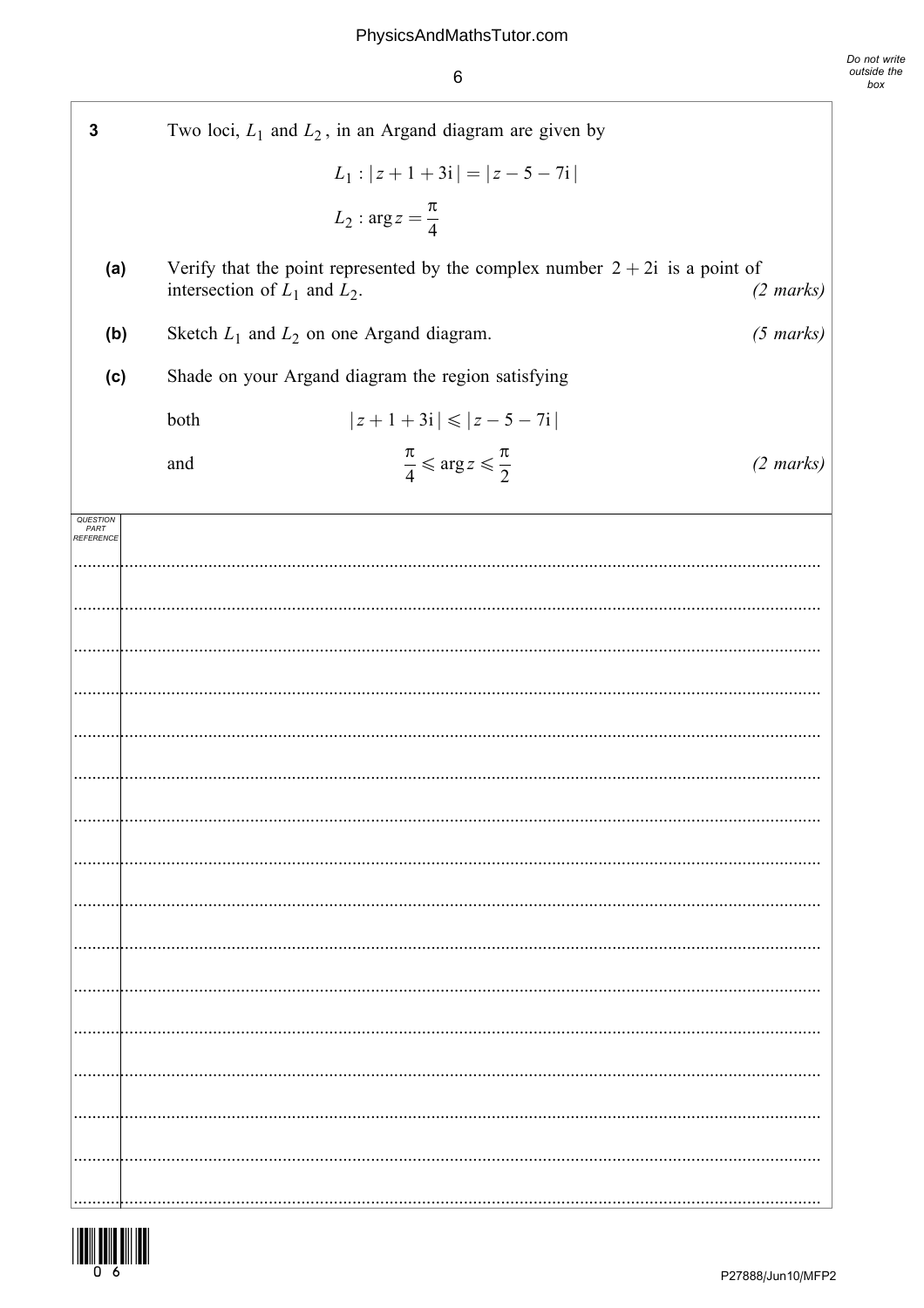8

The roots of the cubic equation  $\overline{\mathbf{4}}$  $z^3 - 2z^2 + pz + 10 = 0$ are  $\alpha$ ,  $\beta$  and  $\gamma$ . It is given that  $\alpha^3 + \beta^3 + \gamma^3 = -4$ . Write down the value of  $\alpha + \beta + \gamma$ .  $(1 mark)$  $(a)$ Explain why  $\alpha^3 - 2\alpha^2 + p\alpha + 10 = 0$ .  $(b)$  (i)  $(1 mark)$ (ii) Hence show that  $\alpha^2 + \beta^2 + \gamma^2 = p + 13$  $(4 \text{ marks})$ (iii) Deduce that  $p = -3$ .  $(2 \text{ marks})$ (c) (i) Find the real root  $\alpha$  of the cubic equation  $z^3 - 2z^2 - 3z + 10 = 0$ .  $(2 \text{ marks})$ (ii) Find the values of  $\beta$  and  $\gamma$ .  $(3 \text{ marks})$ QUESTION<br>PART<br>REFERENCE 

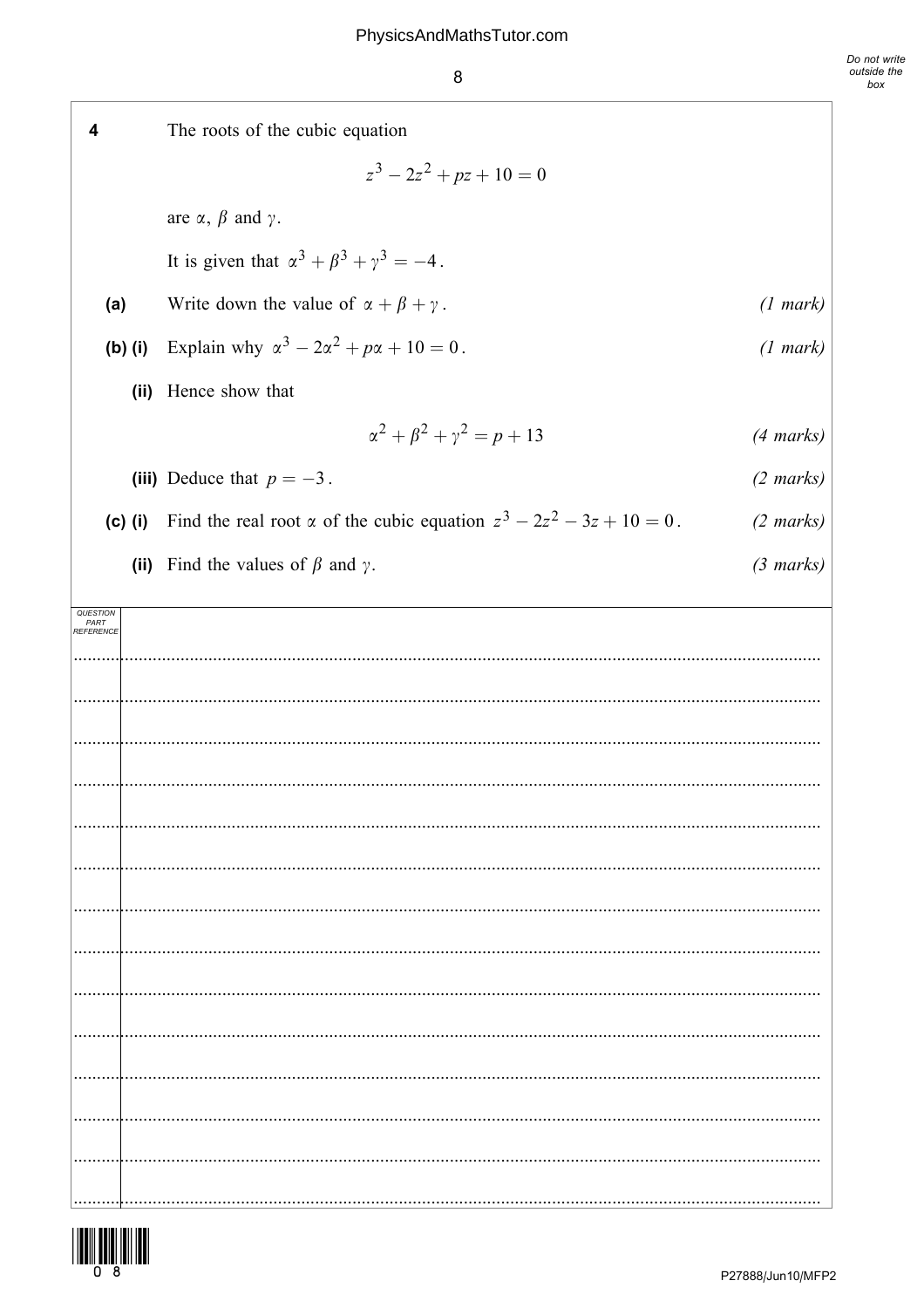Using the identities  $5(a)$  $\cosh^2 t - \sinh^2 t = 1$ ,  $\tanh t = \frac{\sinh t}{\cosh t}$  and  $\operatorname{sech} t = \frac{1}{\cosh t}$ show that: (i)  $\tanh^2 t + \operatorname{sech}^2 t = 1$ ;  $(2 \text{ marks})$ (ii)  $\frac{d}{dt}(\tanh t) = \operatorname{sech}^2 t$ ;  $(3 \text{ marks})$ (iii)  $\frac{d}{dt}(\operatorname{sech} t) = -\operatorname{sech} t \tanh t$ .  $(3 \text{ marks})$  $(b)$ A curve  $C$  is given parametrically by  $x = sech t$ ,  $v = 4 - tanh t$ Show that the arc length, s, of C between the points where  $t = 0$  and  $t = \frac{1}{2} \ln 3$  is  $(i)$ given by  $s = \int_{0}^{\frac{1}{2} \ln 3}$  sech t dt  $(4 \text{ marks})$ (ii) Using the substitution  $u = e^t$ , find the exact value of s.  $(6 \text{ marks})$ QUESTION<br>PART<br>REFERENCE 

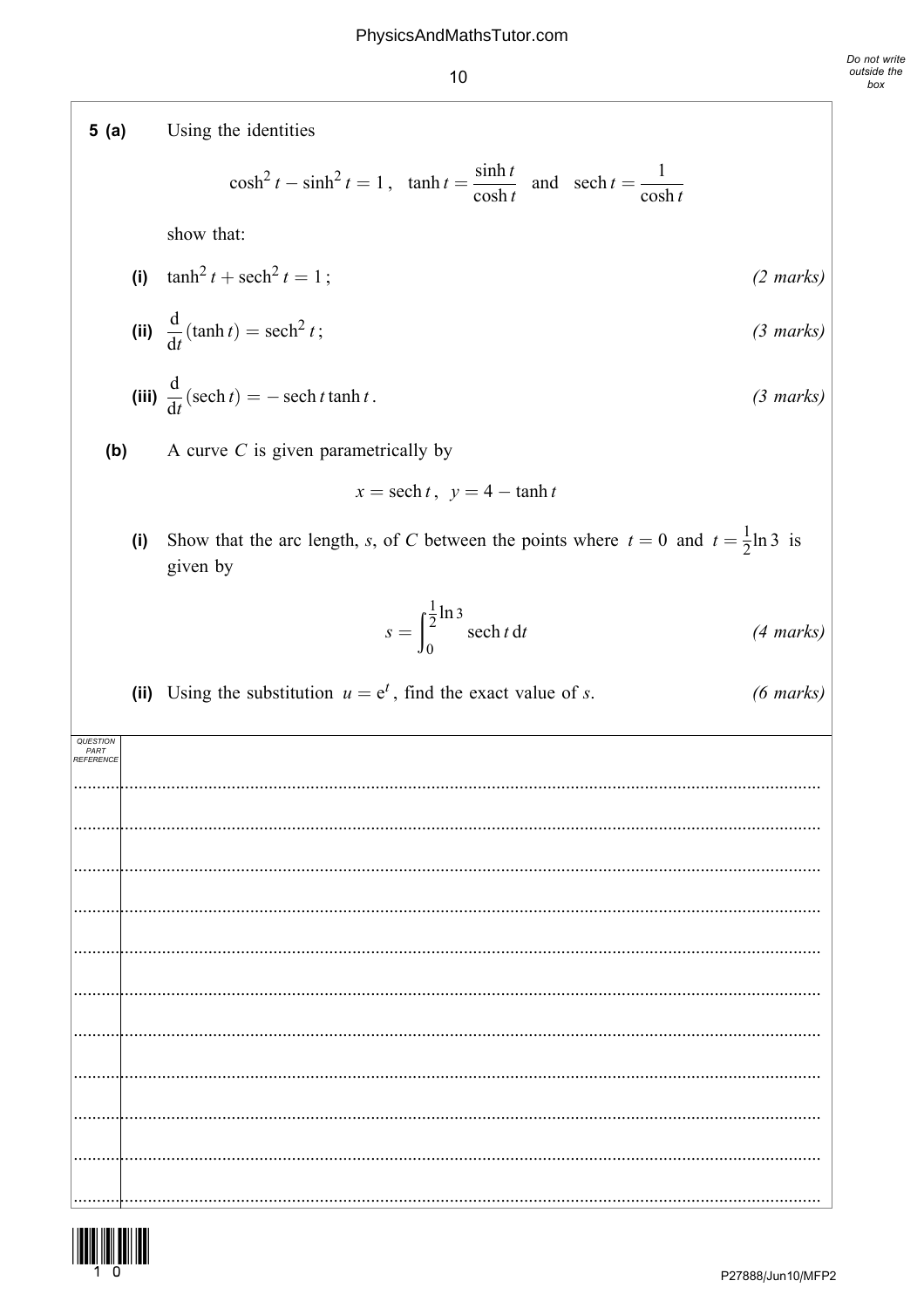# PhysicsAndMathsTutor.com

 $14$ 

| 6(a)                          | Show that $\frac{1}{(k+2)!} - \frac{k+1}{(k+3)!} = \frac{2}{(k+3)!}$ .<br>$(2 \text{ marks})$    |
|-------------------------------|--------------------------------------------------------------------------------------------------|
| (b)                           | Prove by induction that, for all positive integers $n$ ,                                         |
|                               | $\sum_{r=1}^{n} \frac{r \times 2^r}{(r+2)!} = 1 - \frac{2^{n+1}}{(n+2)!}$<br>$(6 \text{ marks})$ |
| QUESTION<br>PART<br>REFERENCE |                                                                                                  |
|                               |                                                                                                  |
|                               |                                                                                                  |
|                               |                                                                                                  |
|                               |                                                                                                  |
|                               |                                                                                                  |
|                               |                                                                                                  |
|                               |                                                                                                  |
|                               |                                                                                                  |
|                               |                                                                                                  |
|                               |                                                                                                  |
|                               |                                                                                                  |
|                               |                                                                                                  |
|                               |                                                                                                  |
|                               |                                                                                                  |
|                               |                                                                                                  |
|                               |                                                                                                  |
|                               |                                                                                                  |
|                               |                                                                                                  |
|                               |                                                                                                  |
|                               |                                                                                                  |
|                               |                                                                                                  |
|                               |                                                                                                  |
|                               |                                                                                                  |
|                               |                                                                                                  |